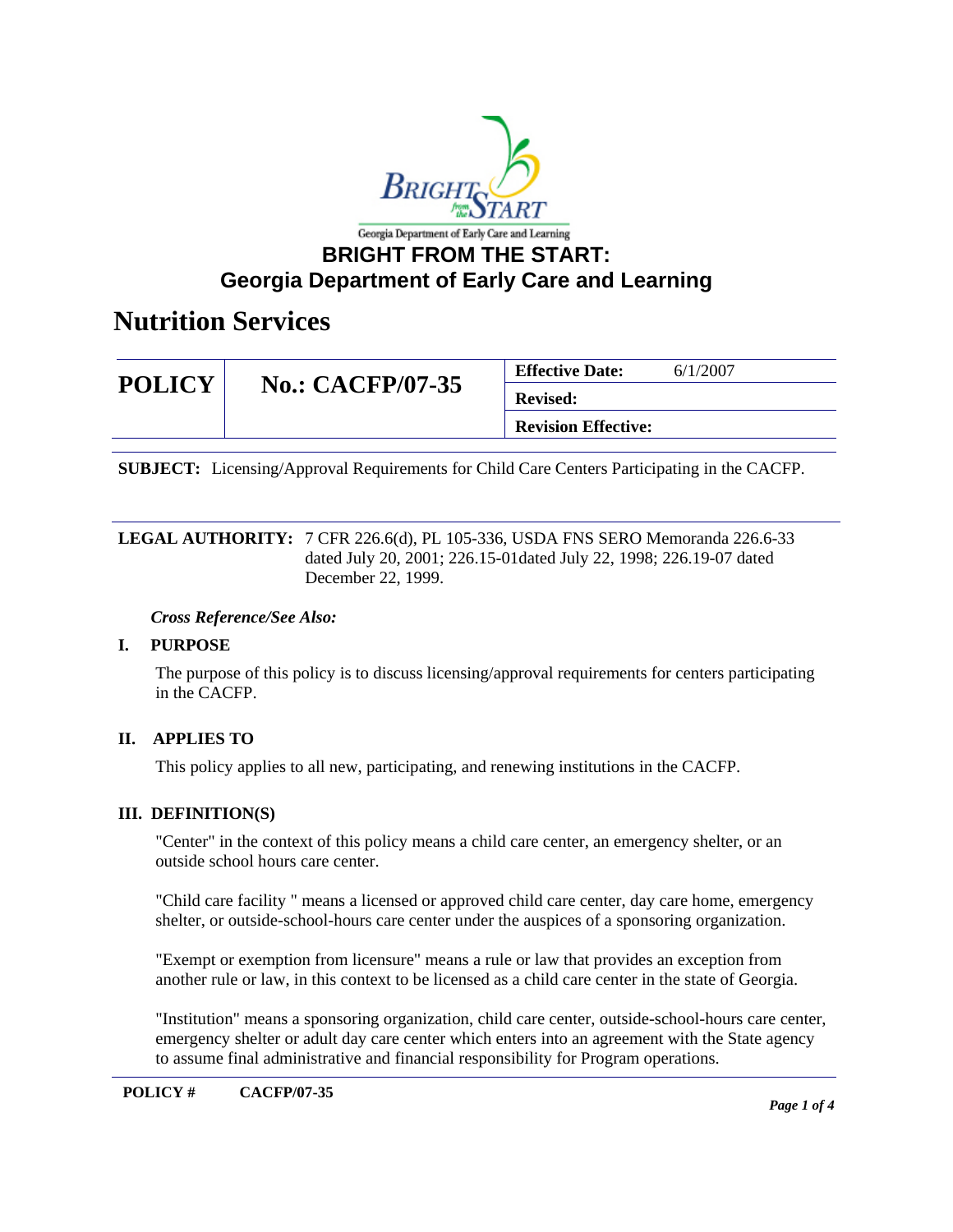# **Nutrition Services**

|               |                         | <b>Effective Date:</b>     | 6/1/2007 |
|---------------|-------------------------|----------------------------|----------|
| <b>POLICY</b> | <b>No.: CACFP/07-35</b> | <b>Revised:</b>            |          |
|               |                         | <b>Revision Effective:</b> |          |

"Licensing/ Approval" means a process under which criteria are established and compliance with those criteria are determined by a duly authorized government entity.

### **IV. POLICY**

Federal regulations require that centers participating in the CACFP be licensed or approved by Federal, State, or local authorities and compliant with applicable procedures to renew licensing or approval. However, when a center (with the exception of centers that only operate as a homeless/emergency shelter, outside school hours center, and/or an at risk afterschool care center) has no license/approval from a Federal, State or local authority and is exempt from state licensure under the rules and regulations for child care learning centers in the state of Georgia, these centers and sponsoring organizations on the behalf of its facilities must demonstrate compliance with CACFP child care standards.

Institutions that operate only as a homeless/emergency shelter, outside school hours center, and/or an at risk afterschool care center are not required to be licensed or approved by Federal, State, or local authorities or meet CACFP child care standards, but they must be in compliance with all health and safety standards.

#### **V. PROCEDURE(S)**

a. Licensed by Bright from the Start

 Centers that are licensed by Bright from the Start and are submitting an initial application to participate in the CACFP must submit a copy of the license and inspection. If the center has just recently opened or changed ownership and the new center has not been issued a license, the center must have an approval to operate from the child care licensing section in order to be approved for participation in the CACFP. One of the two following documents may be submitted to support the approval: 1) The inspection master, which has been provided by the child care licensing section indicating that the center has approval to operate; or 2) the monitoring visit form from the child care licensing division that indicates that the center has permission to operate.

b. Licensed or Approved by Department of Defense Centers licensed by the Department of Defense must submit a copy of the license or Certificate to Operate and the most recent Installation Child Care Evaluation Team Assessment.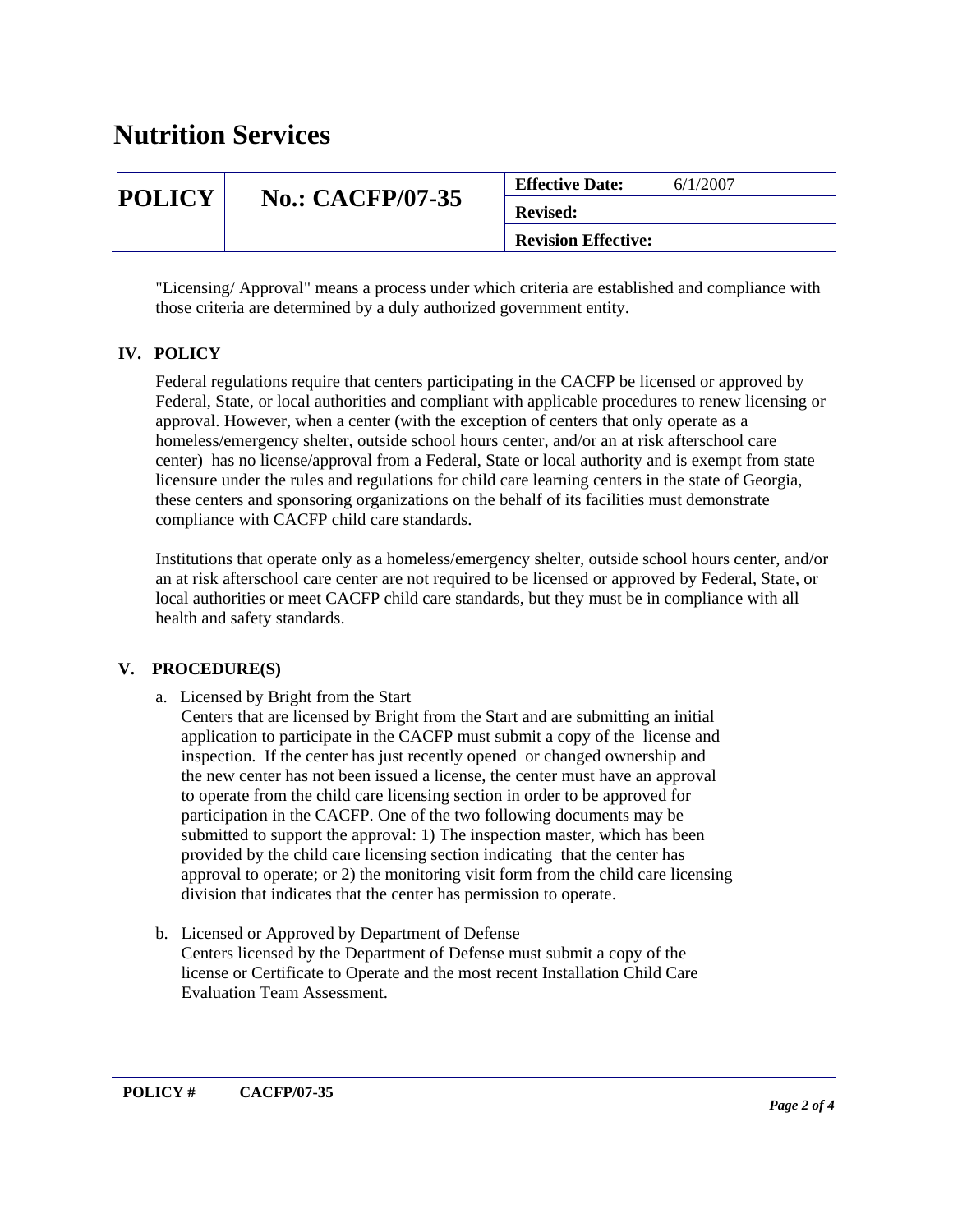# **Nutrition Services**

| <b>POLICY</b> | <b>No.: CACFP/07-35</b> | <b>Effective Date:</b>     | 6/1/2007 |
|---------------|-------------------------|----------------------------|----------|
|               |                         | <b>Revised:</b>            |          |
|               |                         | <b>Revision Effective:</b> |          |

#### c. Head Start Programs

 Centers approved by the US Department of Health and Human Services to operate Head Start programs that are not voluntarily licensed by Bright from the Start must submit a copy of the most recent Prism Assessment. The cover letter or one page document that provides verification that the Prism Assessment was conducted and the date the assessment was conducted is sufficient.

- d. Centers approved by any Federal, State, or local authority to operate other than those listed above must submit the current approval documentation from that authority. Approval to operate means the governing authority has written standards of operation against which some measurement can be made and a mechanism exists to ensure compliance with those approval standards. Approval requirements that allow for submission of only basic information such as a name and address are not acceptable. Centers that fall into this category must submit a certificate to operate, approval letter, or some other documentation indicating approval has been granted. Upon request, the written standards used and information from the governing authority stating the frequency of evaluations conducted in order to ensure continued approval must be submitted to Bright from the Start.
- e. Centers that are not approved by a Federal, State, or local authority or are exempt from state licensure other than homeless/emergency shelters, outside school hour centers and/or an at risk afterschool care centers must meet the CACFP child care standards and complete and submit the following documents:
	- Alternate Licensure Self-Certification form (new institutions only)
	- Copy of Exemption Letter from Child Care Licensing
	- Copy of a current fire/building safety permit (Certificate of Occupancy) or satisfactory report of inspection conducted by the State or local fire authority within the past 12 months.
	- Copy of a current health/sanitation permit or satisfactory report of inspection conducted by the local environmental health agency within the past 12 months.
- f. Non-Traditional Child Care Centers
	- 1. Outside School Hour Centers and/or At Risk Afterschool Care Centers, if not licensed must submit the following:
	- Copy of Exemption Letter from Child Care Licensing
	- Copy of a current fire/building safety permit (Certificate of Occupancy) or if inspected each year, a satisfactory report of fire/safety inspection conducted